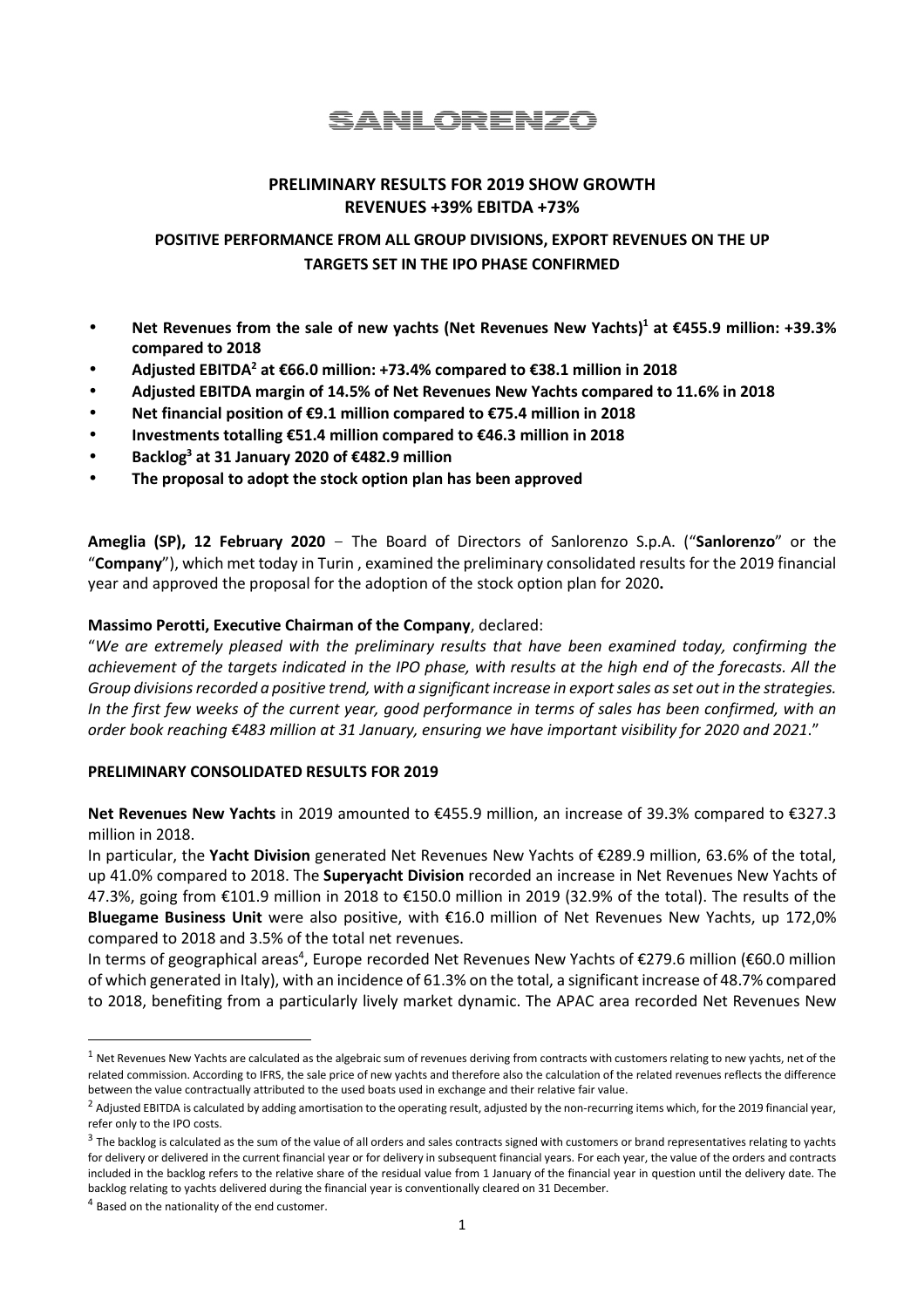Yachts of €73.0 million, an increase of 26.8% compared to 2018 and 16.0% of the total. The Americas recorded Net Revenues New Yachts of €71.7 million, an increase of 11.9% with an incidence of 15.7% on the total. Significant growth in the Middle East and Africa area, with Net Revenues New Yachts up 80.3% reaching €31.6 million (6.9% of the total).

**Adjusted EBITDA** in 2019 reached €66.0 million, up 73.4% compared to €38.1 million in 2018, with a margin of 14.5% on Net Revenues New Yachts (11.6% in 2018). **EBITDA<sup>5</sup>** for 2019, including non-recurring items worth €6.1 million entirely related to the costs of the IPO, amounted to €60.0 million, up 74.2% compared to €34.4 million in 2018.

**Investments** made in 2019 amount to €51.4 million compared to €46.3 million at 31 December 2018, €15.2 million of which dedicated to product development and the creation of models and moulds and €29.6 million linked to the production capacity increase programme launched in 2017.

In particular, the expansion project for the Ameglia production site in the D2 area came to an end following the completion of the construction of two industrial buildings and one block dedicated to offices and the logistics warehouse, for a total investment of €11.9 million in 2019. During the fourth quarter, Sanlorenzo also acquired ownership of the two industrial buildings located in Viareggio previously occupied by virtue of a lease for approximately €9.5 million and continued the expansion of La Spezia site for approximately €6.1 million.

Net financial position at 31 December 2019 is €9.1 million compared to pro forma net financial position<sup>6</sup> at 31 December 2018 of €75.4 million, thanks to the proceeds deriving from the share capital increase linked to the IPO, of which €49.1 million was used to repay medium/long-term loans.

The **backlog** at 31 December 2019 amounts to €444.3 million (€900.2 million gross of production advances valued as revenue during the financial year), of which €327.8 million refers to 2020 and €116.5 million refers to subsequent financial years. The backlog at 31 December 2019 shows an increase of 10.4% compared to the end of 2018.

The backlog recorded further growth at 31 January 2020, reaching €482.9 million, of which €359.5 million for 2020 and €123.4 million for subsequent financial years.

The draft financial statements and consolidated financial statements at 31 December 2019 will be examined and approved by the Board of Directors at the meeting scheduled for 13 March 2020.

## **STOCK OPTION PLAN 2020**

The Board of Directors also approved today the proposal to adopt the stock option plan for 2020 (the "**2020 Plan**") addressed to the executive directors and key employees of Sanlorenzo and its subsidiaries.

Over three years, the 2020 Plan envisages the free assignment of options which, subject to the achievement of predetermined results, give the beneficiaries the right to subscribe for Sanlorenzo shares with a ratio of one share for each option exercised at an exercise price equal to the placement price of the Company's shares on the Mercato Telematico Azionario, with a three-year vesting period.

The 2020 Plan will be supported by a specific capital increase, issuing new shares equal to approximately 2.5% of the share capital resulting from the capital increase itself.

The adoption of the 2020 Plan constitutes a useful tool in aligning management interests with the pursuit of the priority objective of creating value for shareholders over a medium/long-term period, rewarding the loyalty of beneficiaries and promoting a sense of belonging to the Group for key resources.

<sup>&</sup>lt;sup>5</sup> The EBITDA is calculated by adding amortisation to the operating result.

 $<sup>6</sup>$  Including the effects of the merger with the parent company WindCo.</sup>